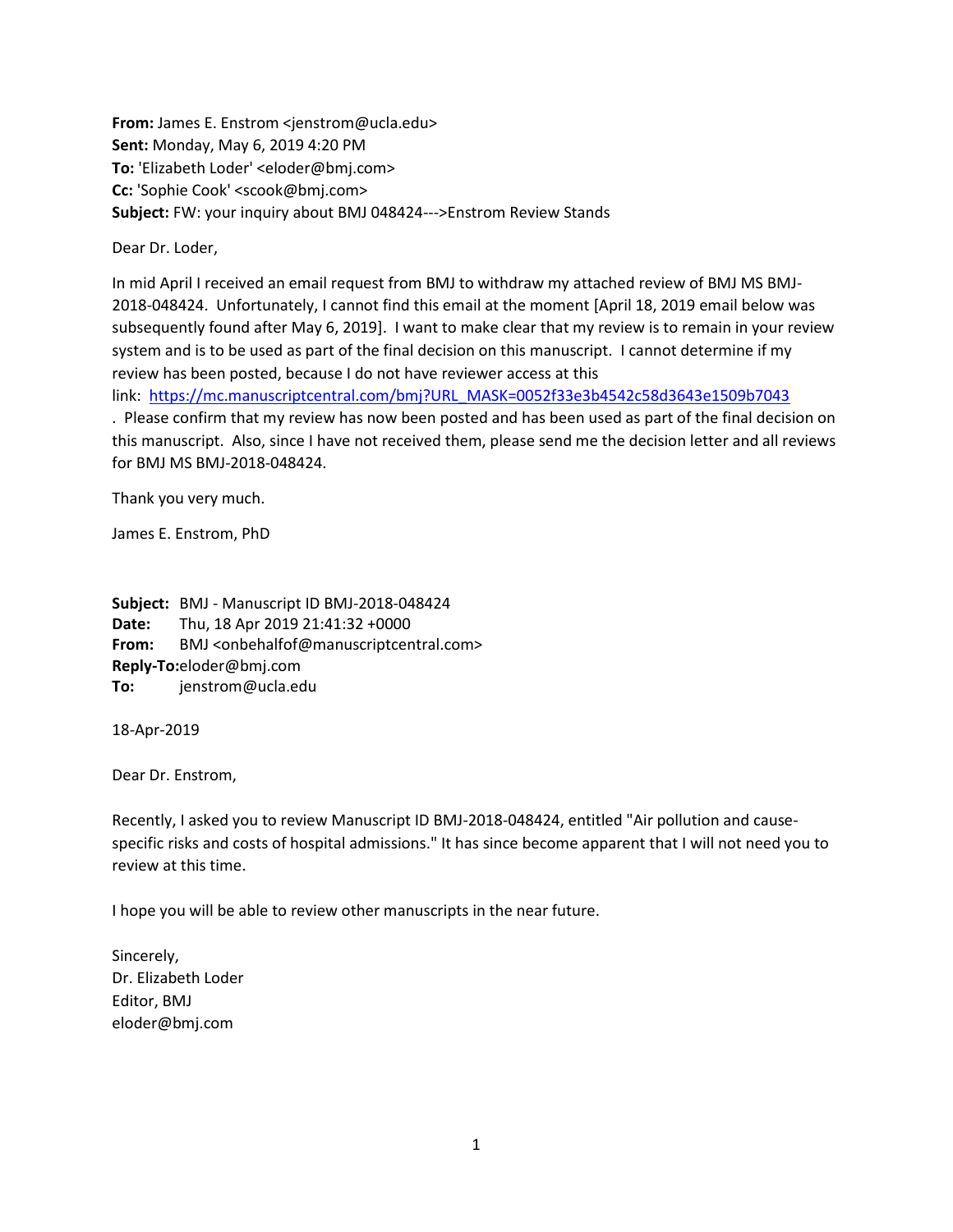**From:** James E. Enstrom [<jenstrom@ucla.edu>](mailto:jenstrom@ucla.edu) **Sent:** Monday, April 1, 2019 12:24 AM **To:** 'Elizabeth Loder' [<eloder@bmj.com>](mailto:eloder@bmj.com) **Subject:** RE: your inquiry about BMJ 048424--->Word Document Review

Dear Dr. Loder,

I have reformatted into Word format the journal pages that are part of my review BMJ 048424. I have attached a Word document that contains the entire review. Please upload it for me ASAP and confirm the upload.

Thank you very much.

James E. Enstrom, PhD

**From:** Elizabeth Loder [<eloder@bmj.com>](mailto:eloder@bmj.com) **Sent:** Thursday, March 28, 2019 2:37 PM To: JAMES ENSTROM [<jenstrom@ucla.edu>](mailto:jenstrom@ucla.edu) **Subject:** Re: your inquiry about BMJ 048424

Can you send a word document? Then we will upload it for you.

On Thu, Mar 28, 2019 at 5:13 PM JAMES ENSTROM [<jenstrom@ucla.edu>](mailto:jenstrom@ucla.edu) wrote:

As per your request, I attempted to upload my BMJ-2018-048424 Review PDF via the ScholarOnemanuscriptcentral links below. However, these links are for authors, not reviewers. Please send me a proper, accessible link for reviewers and I will do the upload. Thank you. JEE

Repeat of January 24, 2019 [US Time January 25, 2019 UK Time] Email message:

**Subject:** Reminder: Review Due Today -BMJ-2018-048424, BMJ **Date:** Fri, 25 Jan 2019 06:09:30 +0000 From: BM[J <onbehalfof@manuscriptcentral.com>](mailto:onbehalfof@manuscriptcentral.com) **Reply-To:** [scook@bmj.com](mailto:scook@bmj.com) **To:** [jenstrom@ucla.edu](mailto:jenstrom@ucla.edu)

25-Jan-2019

Dear Prof. Enstrom:

Recently, you agreed to review Manuscript ID BMJ-2018-048424, entitled "Air pollution and causespecific risks and costs of hospital admissions." This e-mail is a reminder that your review is now due. Please complete and submit your review.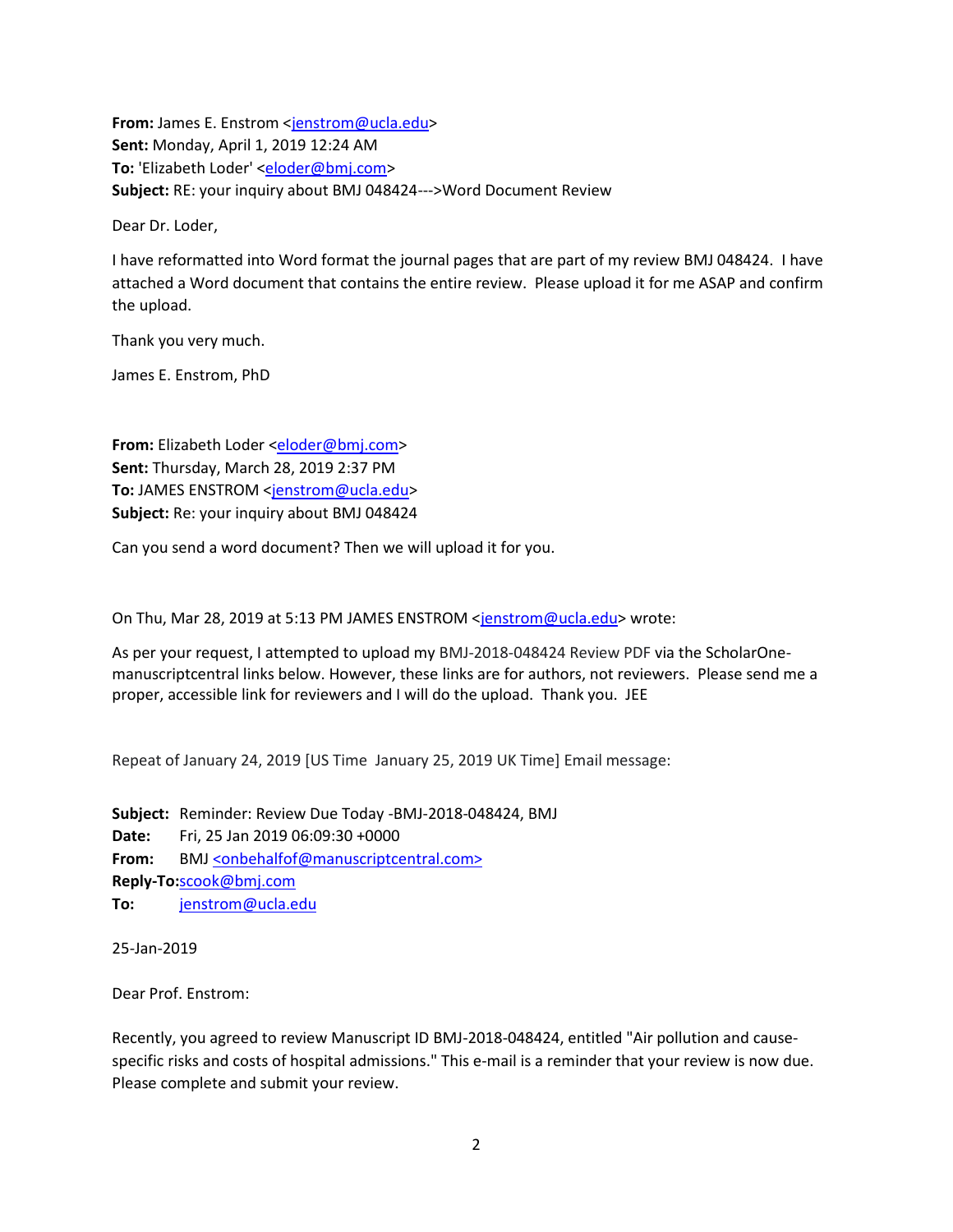To access the manuscript directly without login details, please click below: [https://mc.manuscriptcentral.com/bmj?URL\\_MASK=0052f33e3b4542c58d3643e1509b7043.](https://mc.manuscriptcentral.com/bmj?URL_MASK=0052f33e3b4542c58d3643e1509b7043)

To log in to your account on BMJ - ScholarOne Manuscripts site at [https://mc.manuscriptcentral.com/bmj,](https://mc.manuscriptcentral.com/bmj) your case-sensitive USER ID is [jenstrom@ucla.edu.](mailto:jenstrom@ucla.edu) For security purposes your password is not listed in this email. If you are unsure of your password, please click below to reset it: [https://mc.manuscriptcentral.com/bmj?URL\\_MASK=aacff603f55f4e848523009bb8558fc0](https://mc.manuscriptcentral.com/bmj?URL_MASK=aacff603f55f4e848523009bb8558fc0)

Do not hesitate to contact me if I can be of any assistance.

Sincerely, Dr. Sophie Cook Editor, BMJ [scook@bmj.com](mailto:scook@bmj.com)

On Thu, Mar 28, 2019 at 6:39 AM Elizabeth Loder [<eloder@bmj.com>](mailto:eloder@bmj.com) wrote:

It turns out that you send a pdf and not a word document, so we aren't able to upload it. Would you please go into your reviewer account and upload the review through our system? Alternatively, you could send us a Word document and then we can upload it for you.

## **Dr. Elizabeth Loder Head of Research**



**BMJ, BMA House, Tavistock Square**

**London, WC1H 9JR T: 020 7383 6950 (UK) or 617-983-7580 (US) E: [eloder@bmj.com](mailto:eloder@bmj.com) W: [bmj.com/company](http://bmj.com/company)**

**Twitter: @eloder**

BMJ is a healthcare knowledge provider with a vision for a healthier world. We share knowledge and expertise to improve healthcare outcomes. This email and any attachments are confidential. If you have received this email in error, please delete it and kindly notify us. If the email contains personal views then BMJ accepts no responsibility for these statements. The recipient should check this email and attachments for viruses because the BMJ accepts no liability for any damage caused by viruses. Emails sent or received by BMJ may be monitored for size, traffic, distribution and content. BMJ Publishing Group Limited trading as BMJ. A private limited company, registered in England and Wales under registration number 03102371. Registered office: BMA House, Tavistock Square, London WC1H 9JR, UK.

[Subsequent copies of above address block and message for Dr. Loder have been omitted to save space]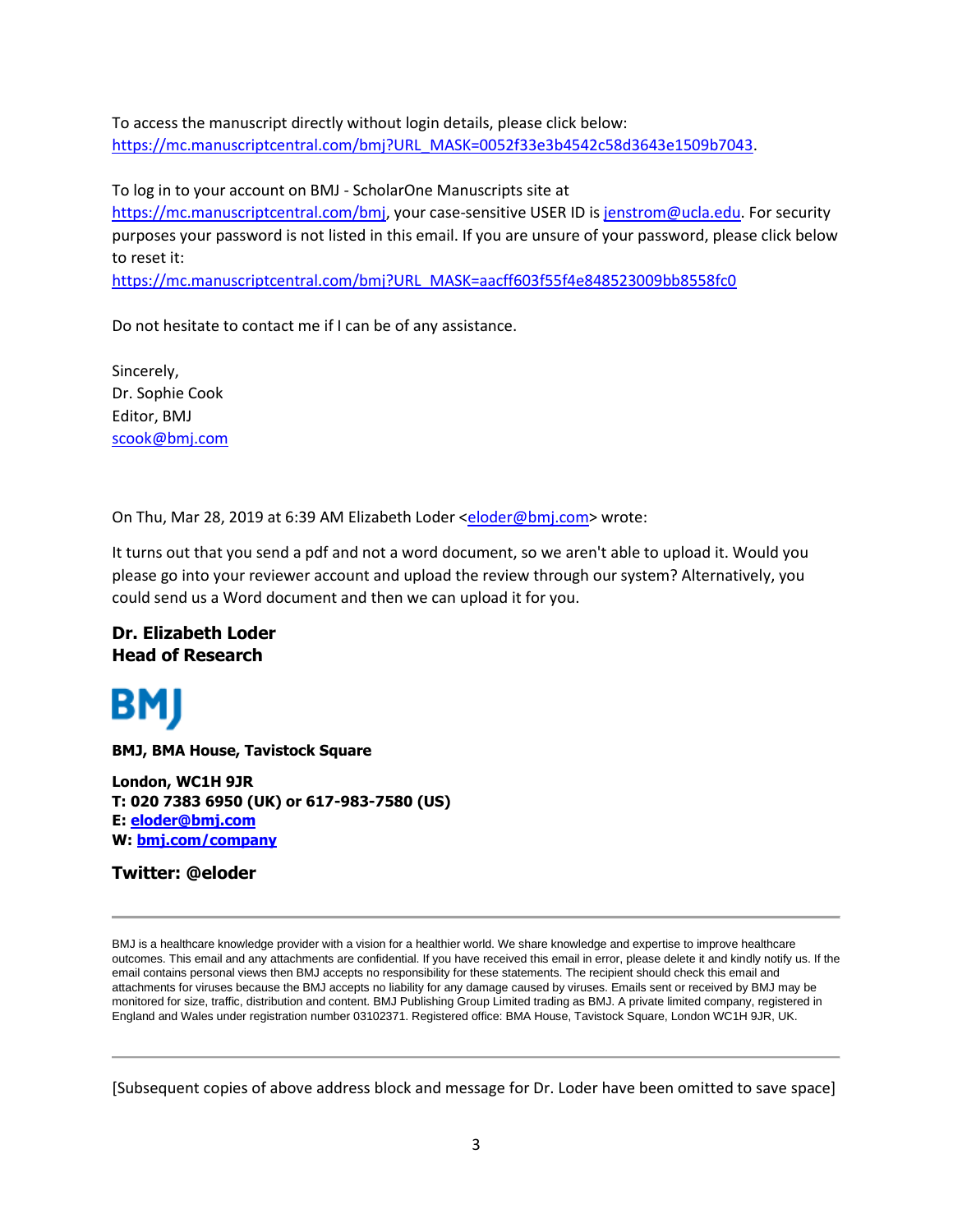On Mon, Mar 25, 2019 at 2:20 PM Elizabeth Loder [<eloder@bmj.com>](mailto:eloder@bmj.com) wrote:

We are happy to upload it for you and use it in the decision-making process. It seems you are happy to participate in the open peer review process. No decision has been made yet on the paper. It is due for discussion at an upcoming manuscript meeting, after which all reviewers will be copied on the decision letter.

## **Dr. Elizabeth Loder Head of Research**



On Mon, Mar 25, 2019 at 1:06 PM JAMES ENSTROM [<jenstrom@ucla.edu>](mailto:jenstrom@ucla.edu) wrote:

March 25, 2019

Dear Dr. Loder,

A MAJOR misunderstanding has occurred and I request that it be corrected immediately. My January 25, 2019 email to Dr. Cook made clear that I submitted a signed nine-page Peer Review of Manuscript BMJ-2018-048424 and she acknowledged receiving it. Based on her February 25, 2019 email, I had assumed that Dr. Cook had posted my review on manuscriptcentral website and was using it as a official review while awaiting response from another reviewer. If you do not have access to my full email correspondence with Dr. Cook, I request that she share it with you. Please confirm that my reattached review has been added to Scholar One manuscriptcentral and that it will be used in the decision-making process for BMJ-2018-048424 as per BMJ policy.

Thank you very much.

James E. Enstrom, PhD, MPH [jenstrom@ucla.edu](mailto:jenstrom@ucla.edu)

On Mon, Mar 25, 2019 at 5:59 AM Elizabeth Loder [<eloder@bmj.com>](mailto:eloder@bmj.com) wrote:

I now see that you emailed a review to Dr. Cook but did not upload it through the Scholar One system. Do you wish for this review to be added to the system and available, with your name, to the authors and other people concerned with the paper? I'm afraid that is necessary if you wish the review to be considered in our decision-making process. Please let me know.

**Dr. Elizabeth Loder Head of Research**BМ

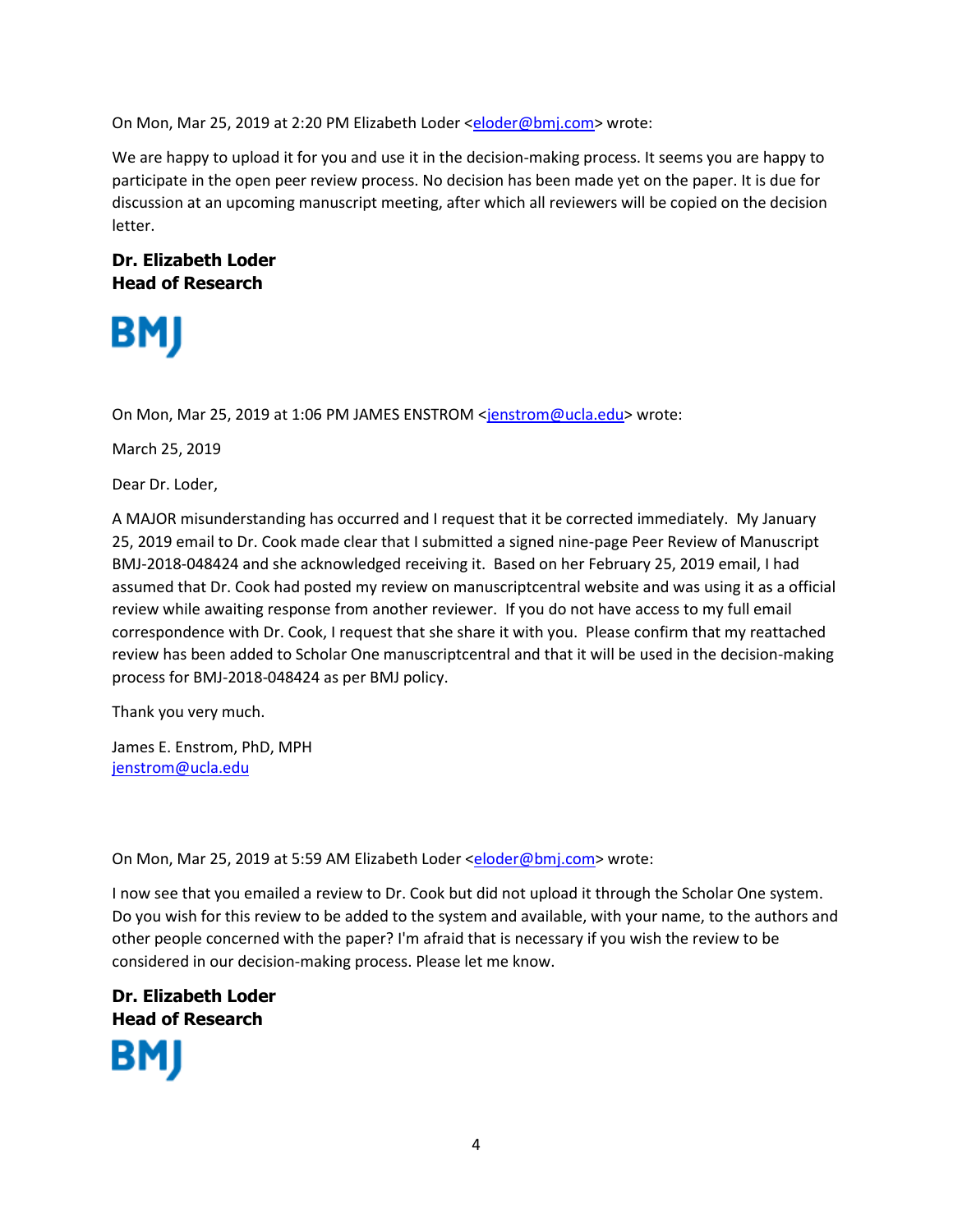On Mon, Mar 25, 2019 at 8:29 AM Elizabeth Loder [<eloder@bmj.com>](mailto:eloder@bmj.com) wrote:

Dear Dr. Enstrom,

I write in response to your email to Dr. Cook, in which you requested information about the decision on BMJ 048424. Dr. Cook has moved to another section of the journal, so you may correspond with me about this matter.

As I understand matters, we did invite you to review this paper. The review invitation makes clear that we have an open review process, in which reviewers and authors are known to each other, and that reviews for papers that are accepted may be posted on our website.

It is my understanding that you completed a review for the paper but then did not wish it to be open. Please correct me if I am wrong about that.

In such cases we do not consider the review when making a decision about a paper, and the reviewer is not then privy to any additional information about the paper or its fate.

## **Dr. Elizabeth Loder Head of Research**

## **BMJ**

**From:** JAMES ENSTROM <jenstrom@ucla.edu> **Sent:** Monday, March 25, 2019 12:36 AM **To:** Sophie Cook <scook@bmj.com> **Subject:** Re: Request for BMJ Editorial Decision on BMJ-2018-048424

March 25, 2019

Dear Dr. Cook,

Please email me the BMJ editorial decision on BMJ-2018-048424, which I reviewed on January 25. I have examined [https://mc.manuscriptcentral.com/bmj,](https://mc.manuscriptcentral.com/bmj) but it does not show a decision. If there is still no decision, please explain the delay. I am making this request because of the serious scientific and ethical issues that I raised in my review.

Thank you very much.

Best regards,

James E. Enstrom, PhD, MPH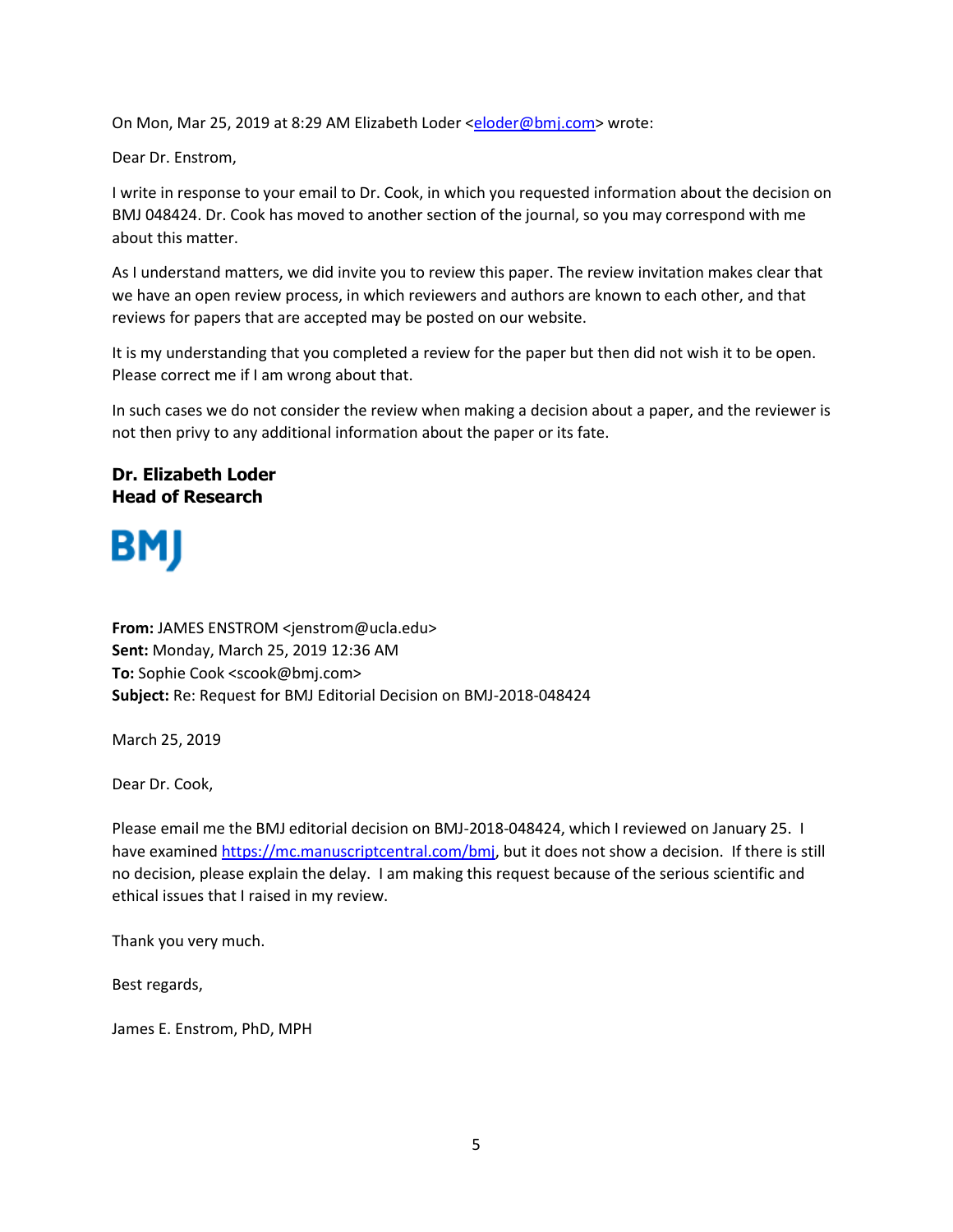On Mon, Feb 25, 2019 at 1:05 AM Sophie Cook [<scook@bmj.com>](mailto:scook@bmj.com) wrote:

Dear Dr Enstrom,

Thanks for getting in touch. The paper is currently with a colleague for another opinion and I hope to make a decision on this shortly. I will ensure you are copied into the decision letter.

Best wishes,

Sophie

**Dr Sophie Cook**

**UK research editor**



+44 (0) 3655 5339¦ [scook@bmj.com](mailto:scook@bmj.com) ¦ [w](http://bmj.com/company)[ww.bmj.com](http://ww.bmj.com/) BMA House, Tavistock Square, London, WC1H 9JR Follow us o[n Facebook](https://www.facebook.com/bmjcompany/) | [Google+](https://plus.google.com/u/0/b/116518064163268793382/+BMJCompany/about) | [LinkedIn](https://www.linkedin.com/company/bmj-group?trk=company_logo) | Twitter | [YouTube](https://www.youtube.com/user/BMJCompany)

On Mon, 25 Feb 2019 at 08:42, James E. Enstrom [<jenstrom@ucla.edu>](mailto:jenstrom@ucla.edu) wrote:

February 25, 2019

Dear Dr. Cook,

Please email me the BMJ editorial decision on BMJ-2018-048424, which I reviewed on January 25. The decision is probably posted on [https://mc.manuscriptcentral.com/bmj,](https://mc.manuscriptcentral.com/bmj) but I have had difficulty accessing this website.

Thank you very much.

Best regards,

James E. Enstrom, PhD, MPH [jenstrom@ucla.edu](mailto:jenstrom@ucla.edu)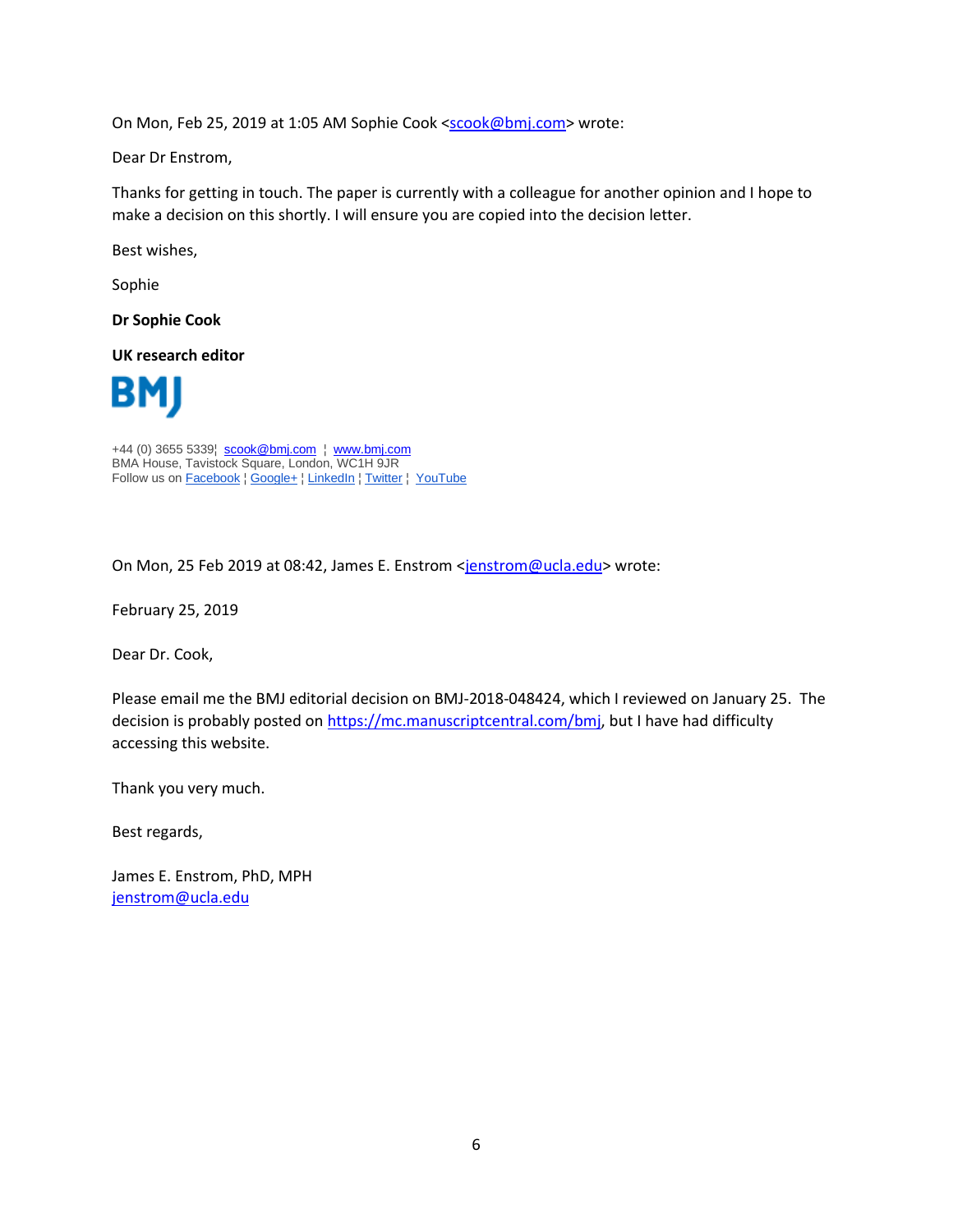**From:** Sophie Cook [<scook@bmj.com>](mailto:scook@bmj.com) **Sent:** Friday, January 25, 2019 11:48 AM To: James E. Enstrom [<jenstrom@ucla.edu>](mailto:jenstrom@ucla.edu) **Subject:** Re: Reminder: Review Due Today -BMJ-2018-048424, BMJ--->Attached

Thank you for forwarding this, I confirm I have received the pdf and very much appreciate you taking the time to review the manuscript for us.

Best wishes,

Sophie **Dr Sophie Cook**

**UK research editor**



+44 (0) 3655 5339¦ [scook@bmj.com](mailto:scook@bmj.com) ¦ [w](http://bmj.com/company)[ww.bmj.com](http://ww.bmj.com/) BMA House, Tavistock Square, London, WC1H 9JR Follow us o[n Facebook](https://www.facebook.com/bmjcompany/) | [Google+](https://plus.google.com/u/0/b/116518064163268793382/+BMJCompany/about) | [LinkedIn](https://www.linkedin.com/company/bmj-group?trk=company_logo) | Twitter | [YouTube](https://www.youtube.com/user/BMJCompany)

On Fri, 25 Jan 2019 at 18:45, James E. Enstrom [<jenstrom@ucla.edu>](mailto:jenstrom@ucla.edu) wrote:

Dear Dr. Cook,

My nine-page Peer Review of Manuscript BMJ-2018-048424 is attached as a PDF. I will also attempt to submit this PDF via the manuscriptcentral link below. Please confirm receipt of my PDF. I am willing to review any revision of this manuscript. In any case, once decided, please inform me of the final status of this manuscript.

Thank you very much for selecting me as a peer-reviewer.

Sincerely yours,

James E. Enstrom, PhD, MPH [jenstrom@ucla.edu](mailto:jenstrom@ucla.edu) (310) 472-4274